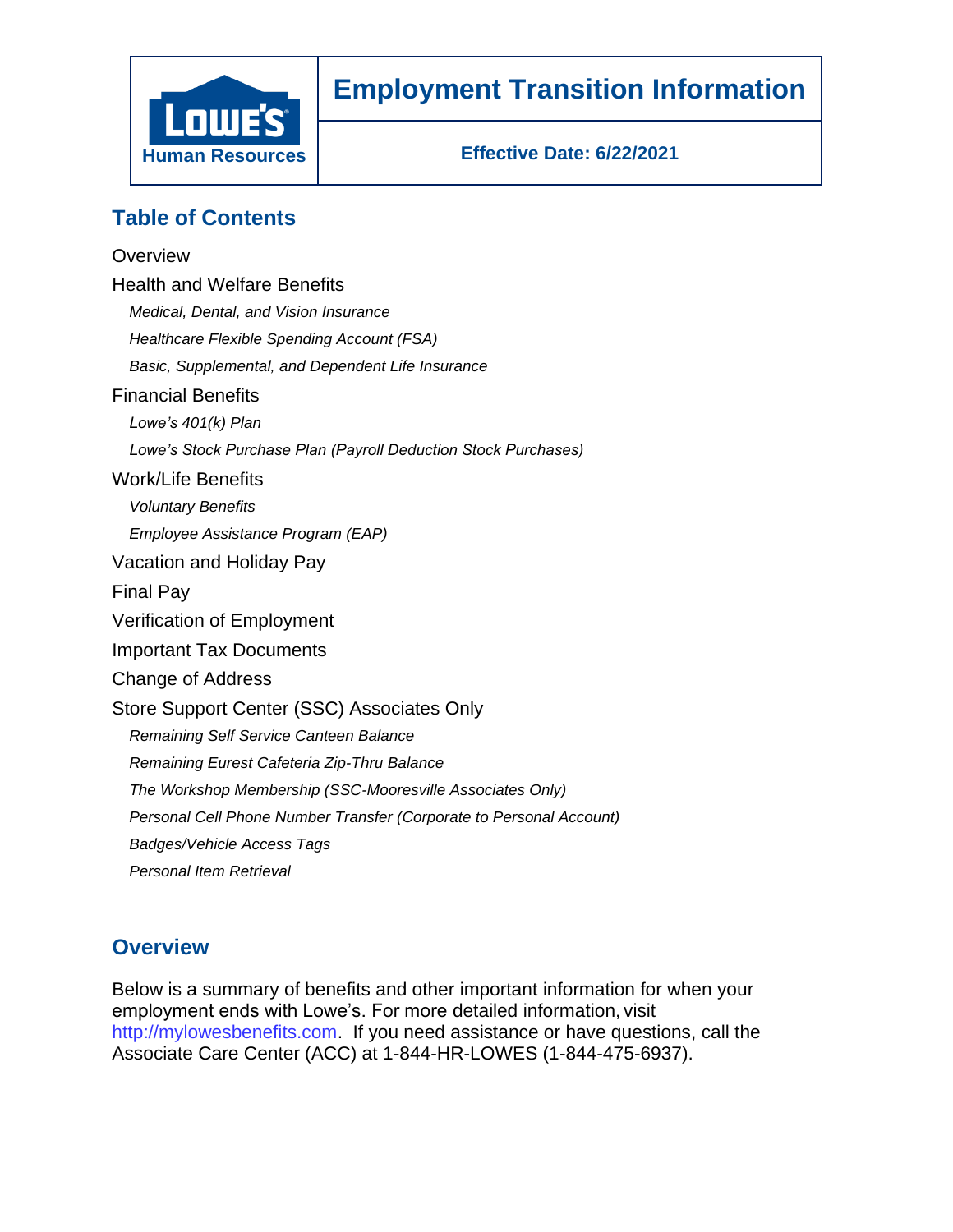### **Health and Welfare Benefits**

**Be advised that all current insurance coverage ends on your date of termination. Insurance continuation and conversion information is listed below.**

#### *Medical, Dental, and Vision Insurance*

You and your insured dependents may elect to continue your medical, dental, and/or vision benefits under COBRA when you end active employment with the company. You will be notified in writing at your last known home address about COBRA benefits shortly after your separation (allow about two weeks). Please make sure that your home address is current in Workday. If you wish to continue coverage, you will need to complete the request form(s) included with your COBRAnotification letter and return as instructed.

Coverage for covered dependents can be continued premium-free for up to one year under the designated insurance plan in the event of the death of the covered associate.

#### *Healthcare Flexible Spending Account (FSA)*

If you have any remaining funds in your FSA, you can use the balance in existence as of the date of your termination on services provided or goods purchased before termination. You may continue contributions to your healthcare FSA until the end of the current calendar year under COBRA when you end active employment with the company.

Contact the Lowe's Benefits Service Center at 1-844-HR-LOWES (1-844-475-6937) and choose the "Benefits" option if you do not receive your COBRA options for medical, dental, vision, and/or healthcare flexible spending account within 30 days of your termination.

#### *Basic, Supplemental, and Dependent Life Insurance*

Within 31 days of your termination you can port or convert your Basic Term Life Insurance, Supplemental Life Insurance, and/or Dependent Life Insurance to individual life policies, without evidence of insurability. You are encouraged to compare the cost of life insurance available to you locally with this port or conversion option.

In order for your dependents to port or convert their policies, you must port your coverage, and the amount of ported dependent coverage may not exceed more than 100% of your ported life insurance.

For more information, requests for forms, or port or conversion questions, contact MetLife at 1-800-638-6420.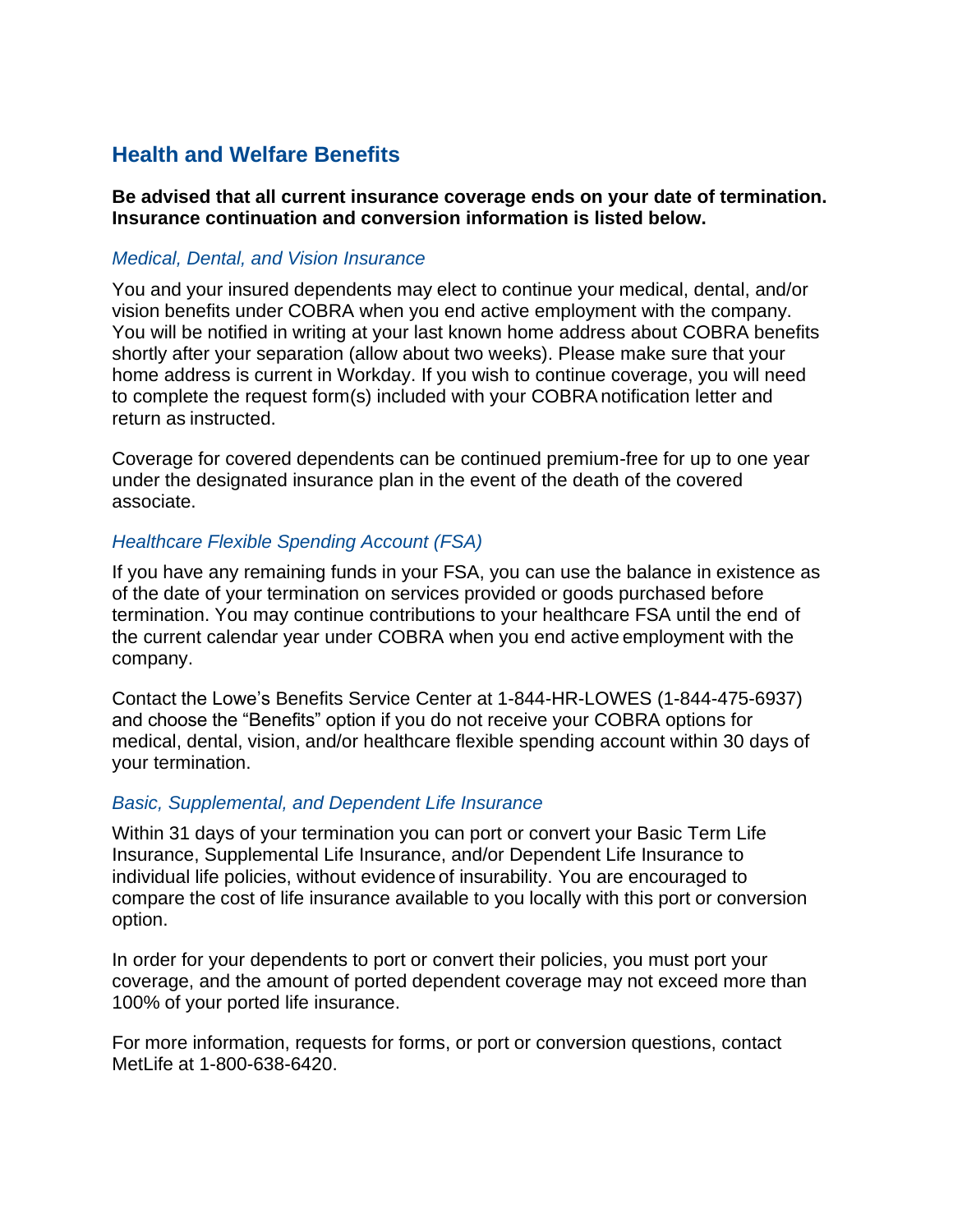# **Financial Benefits**

### *Lowe's 401(k) Plan*

Thirty days after you end employment with Lowe's, you'll be notified of your 401(k) distribution options via a letter mailed to your home address. You'll be able to roll over your distribution to an IRA or an eligible employer's plan or take your distribution in a lump sum. If you choose the lump sum option, 20% will be withheld for federal income taxes and additional state income taxes, if applicable.

To request your distribution, call the Retirement Service Center at 1-800-547-7754 and speak to a Plan Representative. Representatives are available Monday through Friday from 7:00 a.m. to 11:00 p.m. ET on days the stock market is open. You can also access your account on the Principal website, www.principal.com. You'll need your Lowe's 401(k) Plan Personal Identification Number (PIN) when you call the Retirement Service Center. When you initially set up your PIN, the system defaults your PIN to the last four digits of your Social Security Number. You'll then be asked to verify your birth date and immediately change your PIN. If you've lost or misplaced your PIN, you can call the Retirement Service Center at 1-800-547-7754 to reset.

Distributions are based on the value of the funds or Lowe's stock held in your account on the valuation day on which your distribution is processed (if placed and confirmed prior to the trade cut off). If the balance of your account is over \$5,000 (excluding rollover contributions), you are not required to distribute your account until you reach age 70 ½. If the balance of your account is less than or equal to \$5,000, you must roll it over into another account or cash it out.

### *Lowe's Stock Purchase Plan (Payroll Deduction Stock Purchases)*

Shares which have previously been purchased through Lowe's Stock Purchase Plan are held in your account by E\*Trade. You can receive information concerning your account by calling E\*Trade at 1-800-838-0908. If you are currently contributing to the Lowe's Stock Purchase Plan, your current period contributions will be refunded within two pay periods following your termination. Funds will not be used to purchase additional shares of Lowe's common stock.

## **Work/Life Benefits**

### *Voluntary Benefits*

Voluntary benefit insurance plans such as MetLife Home/Auto, Long-Term Care, and the Hyatt Pre-Paid Legal Plan terminate on your last day of employment. Contact MetLife at 1-800-438-6388 for information about how to continue these plans on an individual basis.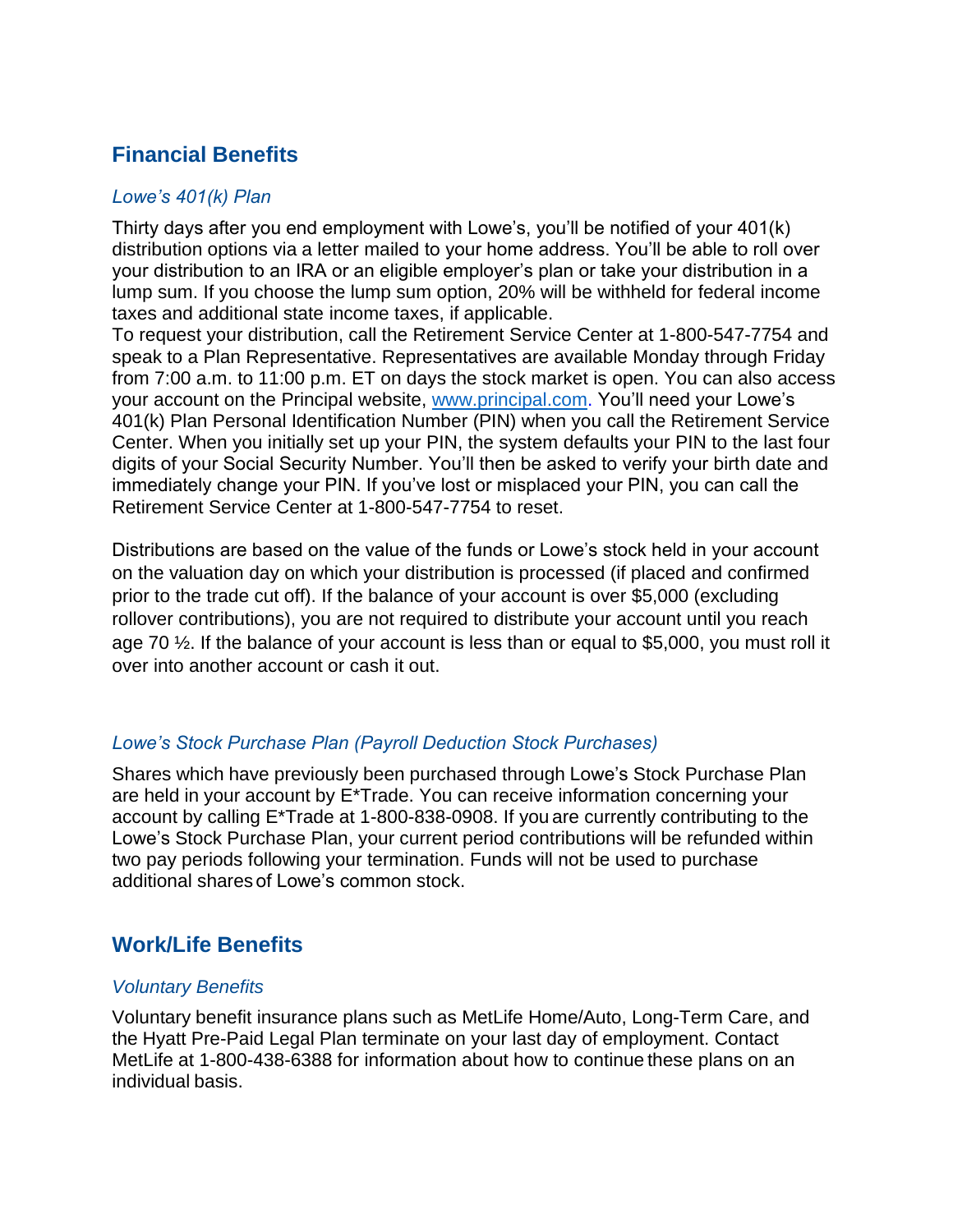### *Employee Assistance Program (EAP)*

The Employee Assistance Program (EAP) and Work/Life services provided by Magellan will be available to you and any member of your family through the last day of the month after the month in which you terminate employment. To confidentially talk to a Magellan counselor, please call 1-877-543-3875.

### **Vacation and Holiday Pay**

If you report any work hours in the fiscal year you terminate, you will be paid for any vested, unused, accrued vacation and holiday time in your final paycheck, however, accrued, unused holiday hours will be reduced if you have a negative vacation balance. Salaried (exempt) new hires who terminate before 180 days of employment will not be paid out accrued, unused vacation or holiday time. Contact the Associate Care Center (ACC) for more information at 1-844-HR-LOWES (1-844-475-6937).

Terminated associates who transitioned from Maintenance Supply Headquarters (MSH) to Lowe's who report any work hours in the calendar year of their termination will be paid for any accrued, unused vacation hours in their final paycheck. Additionally, any unused paid days off granted to you as Holiday Pay will be forfeited.

### **Final Pay**

If you have any existing balances for payroll, including missed insurance premiums, you will be required to clear those in your final paycheck. If you are on direct deposit, your final pay will be by direct deposit unless prohibited by state or local law. Please notify the ACC before closing any of your accounts used for direct deposit and be sure your address is current in Workday so any final documents will reach you in a timely manner. Contact the ACC at 1-844-HR-LOWES (1-844-475-6937) if there are questions.

You will continue to have access to Workday for 13 months following your last day of employment, and may view your pay stubs, including final pay stub, in the system. To access Workday after your last day of employment, visit the Apple Store or Google Play Store to download the Workday app on your mobile device. Use the organization ID "lowes" to access to the Workday app.

Two (2) emails will be generated to the associate's home email address as reflected in Workday. The no-reply emails will contain Workday login instructions. If any additional assistance is required, please contact the Associate Care Center (ACC) at 844-475-6937 (844-HRLOWES).

### **Verification of Employment**

Companies seeking verbal verification of your employment with Lowe's should contact The Work Number®.

The Work Number Access Options:

1. www.theworknumber.com/verifier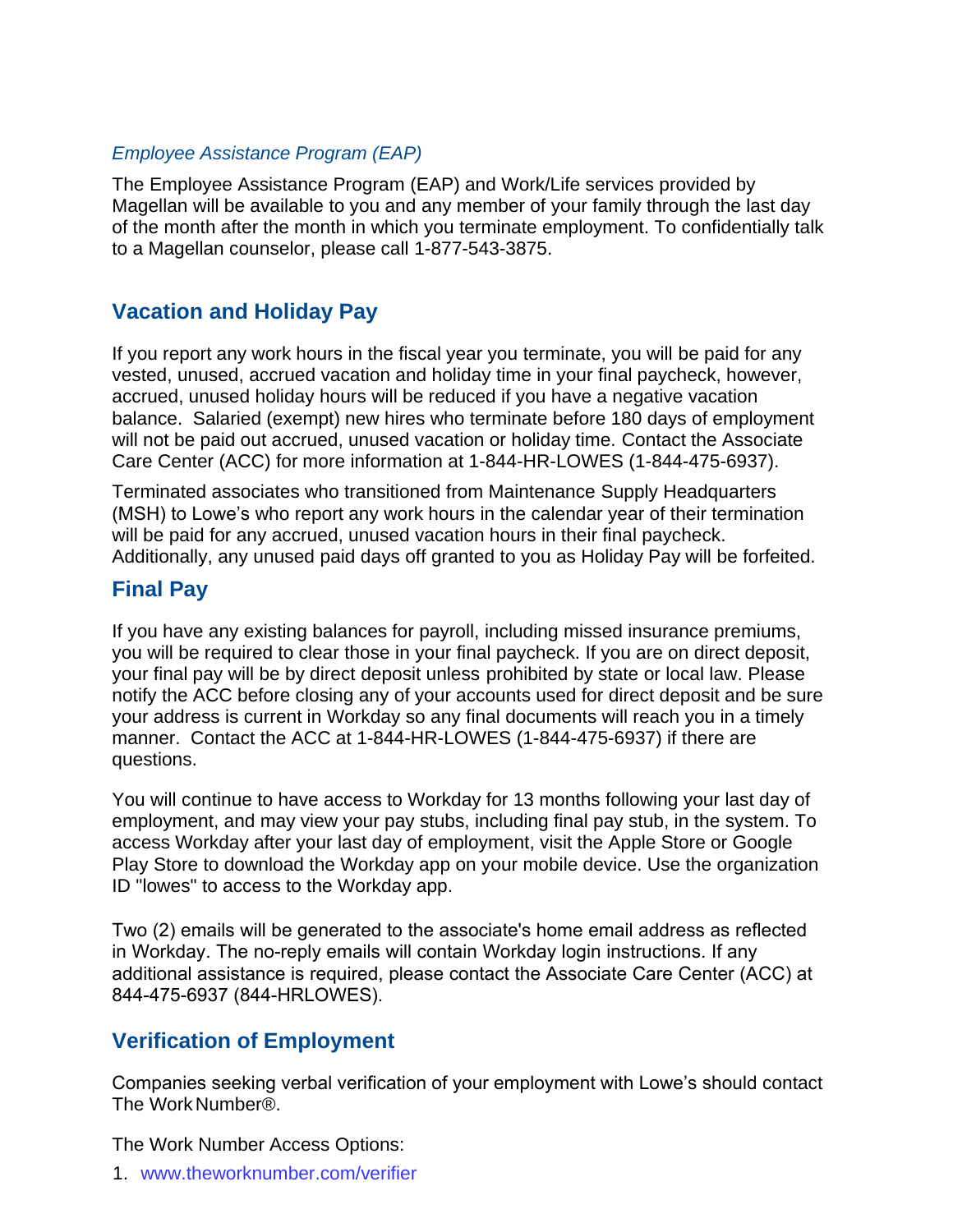- 2. 1-800-367-2884 (interactive voice response system)
- 3. 1-800-996-7566 (a "live" customer service representative)

To access your information using either of these options, you'll need:

- 1. Employer Code for Lowe's: 11116
- 2. Your Social Security Number
- 3. PIN (Personal Identification Number)

### **Important Tax Documents**

By January 31, W-2 and 1095-C forms are mailed to the address on file unless you opted for electronic delivery. If you opted in for electronic delivery you can view or print a copy of your W-2 form at www.mytaxform.com.

If you would like to opt in for electronic delivery or if you previously opted in and would like to receive a mailed copy of your W-2 and 1095-C, you may do so until January 5 of the following year after your termination date by visiting https://secure.w2.talx.com.

The below instructions will apply to both websites:

- 1. Login using 11116 as Employer/Name Code
- 2. Click the "Login" button
- 3. Enter a 10-digit numeric value comprised of the number "9" followed by your Social Security Number.
- 4. Enter your PIN number on the third screen.
	- a. If this is the first time you've logged in, you will be prompted to first reenter the default PIN (see format below) then will be prompted to change your PIN. Please make a note of the new PIN for future reference.
	- b. The original default PIN is equal to an 8-digit number comprised of the last 4 digits of your SSN plus the 2-digit birth month (MM) and 2-digit birth year (YY). For example, if the last 4 digits of your SSN were 6789 and your birth date were 01-23-1975, your default PIN would be 67890175.
	- c. If this is not the first time you've logged in, you will need to use the PIN you changed the default to. If you do not recall your personal pin you may select 'Forgot your PIN' to be prompted to complete authentication steps necessary to regain access or entry.
- 5. If you have questions or problems accessing your W-2 or 1095-C form, call the Work Number Client Service Center at 1-877-325-9239.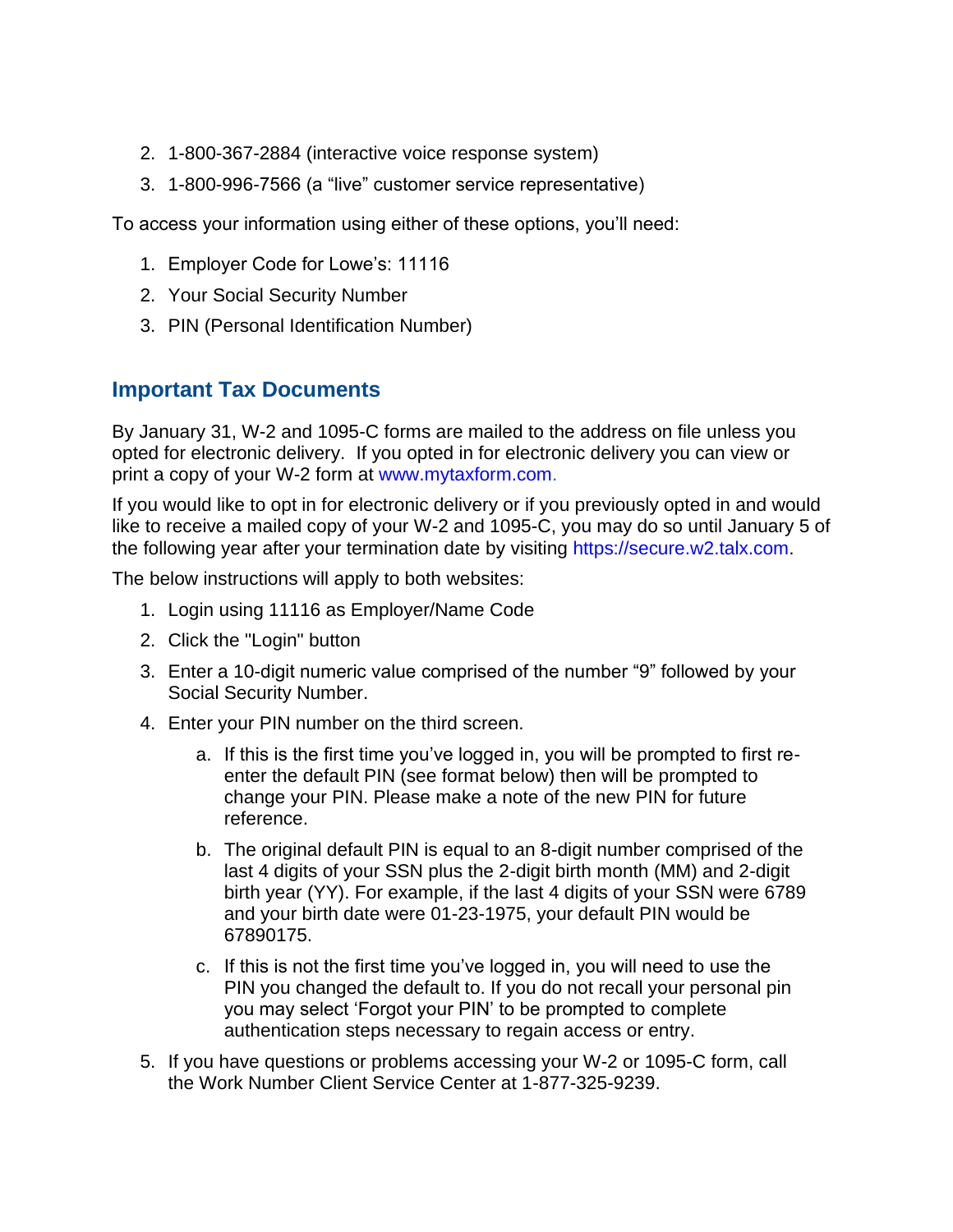### **Change of Address**

In the event your address changes, please update through one of the options below:

- **Active Associates**: Make changes through Workday via myHR.
- **Terminated Associates**: Call the ACC at 1-844-HR-LOWES (1-844-475-6937) or enter the information in the Workday app. You'll need your SalesID when calling the ACC.

### **Store Support Center (SSC) Associates Only**

#### *Remaining Self Service Canteen Balance*

To request a refund of a balance from the self-service vending store, call Canteen Vending at 1-828-328-2011.

#### *Remaining Eurest Cafeteria Zip-Thru Balance*

To request a refund of a balance from Eurest Cafeteria Zip-Thru Services, email cateringatlowes@compass-usa.com. Include in your e-mail your contact information, forwarding mailing address, and if possible your badge number.

#### *The Workshop Membership (SSC-Mooresville Associates Only)*

To cancel your membership with The Workshop, call (704) 757-2612 or email lowesfitness@teamcfw.com.

#### *Personal Cell Phone Number Transfer (Corporate to Personal Account)*

If you wish to keep your corporate cell phone number and transfer it to your personal account, you must email the wireless centralized mailbox (wirelessrequest@lowes.com) within three (3) days of separation and request to transfer liability of the number. The email should include your name, SalesID, and wireless number.

#### *Badges/Vehicle Access Tags*

You should return your badge and vehicle access tag to your manager on your last day of employment. If needed, you may return these items by mail, or return to Global Security when you pick up your personal items after-hours.

SSC-Mooresville and regional locations should mail to: